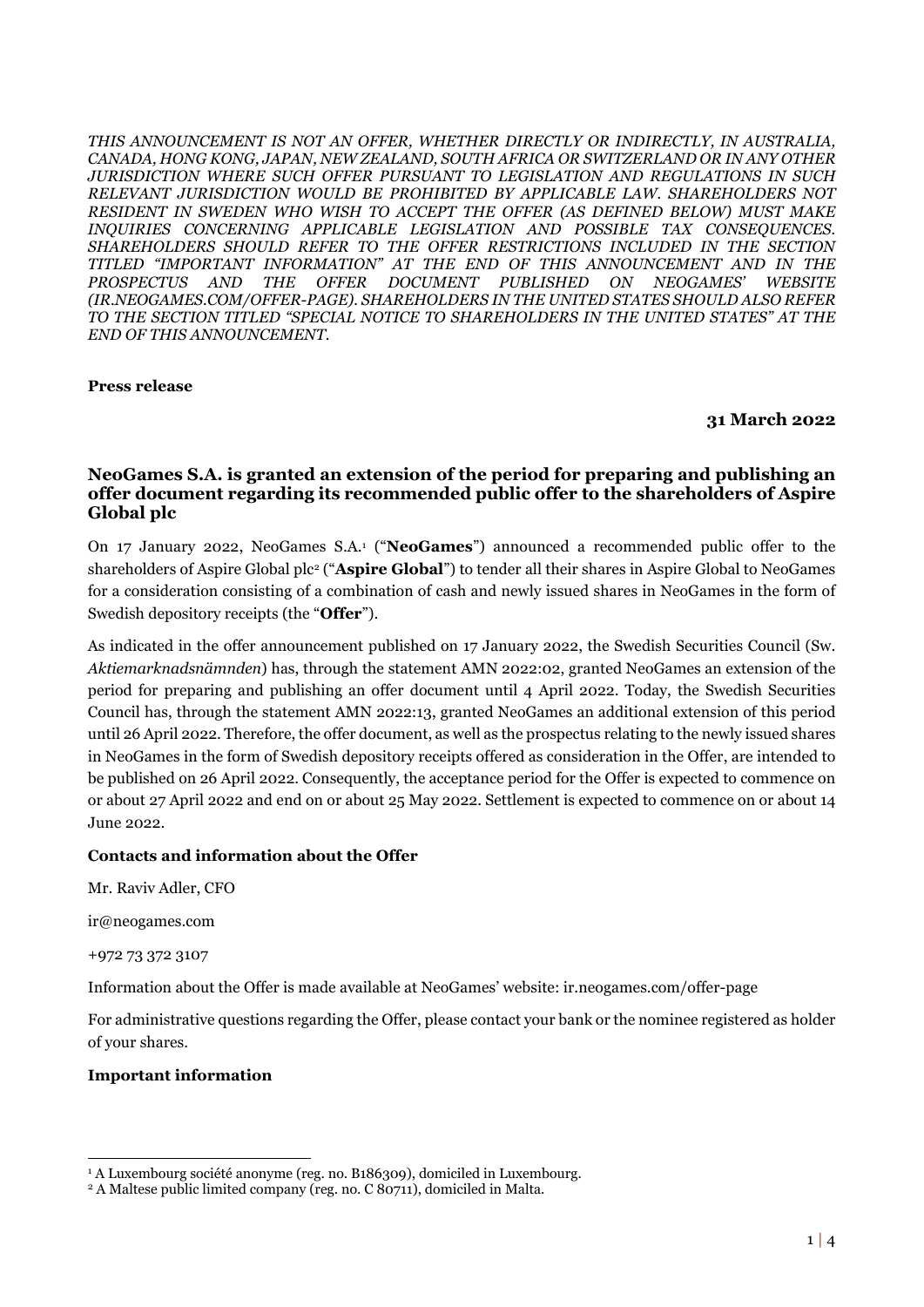NeoGames discloses the information provided herein pursuant to the Swedish Corporate Governance Board's Takeover rules for certain trading platforms. The information was submitted for announcement at 10.30 p.m. (CEST) on 31 March 2022.

This press release has been published in Swedish and English. In the event of any discrepancy in content between the two language versions, the Swedish version shall prevail.

The Offer is not being made, directly or indirectly, in or into Australia, Canada, Hong Kong, Japan, New Zealand, South Africa or Switzerland or in any other jurisdiction where such offer pursuant to legislation and regulations in such relevant jurisdiction would be prohibited by applicable law, by use of mail or any other communication means or instrumentality (including, without limitation, facsimile transmission, electronic mail, telex, telephone and the Internet) of interstate or foreign commerce, or of any facility of national securities exchange or other trading venue, of Australia, Canada, Hong Kong, Japan, New Zealand, South Africa or Switzerland, and the Offer cannot be accepted by any such use or by such means, instrumentality or facility of, in or from, Australia, Canada, Hong Kong, Japan, New Zealand, South Africa or Switzerland. Accordingly, this press release or any documentation relating to the Offer are not being and should not be sent, mailed or otherwise distributed or forwarded in or into Australia, Canada, Hong Kong, Japan, New Zealand, South Africa or Switzerland.

This press release is not being, and must not be, sent to shareholders with registered addresses in Australia, Canada, Hong Kong, Japan, New Zealand, South Africa or Switzerland. Banks, brokers, dealers and other nominees holding shares for persons in Australia, Canada, Hong Kong, Japan, New Zealand, South Africa or Switzerland must not forward this press release or any other document received in connection with the Offer to such persons.

The Offer and the information and documents contained in this press release are not being made and have not been approved by an authorized person for the purposes of section 21 of the UK Financial Services and Markets Act 2000 (the "**FSMA**"). Accordingly, the information and documents contained in this press release are not being distributed to, and must not be passed on to, the general public in the United Kingdom. The communication of the information and documents contained in this press release is exempt from the restriction on financial promotions under section 21 of the FSMA on the basis that it is a communication by or on behalf of a body corporate which relates to a transaction to acquire day to day control of the affairs of a body corporate; or to acquire 50 percent or more of the voting shares in a body corporate, within article 62 of the UK Financial Services and Markets Act 2000 (Financial Promotion) Order 2005.

# **Cautionary Note Regarding Forward Looking Statements**

This press release contains forward-looking statements within the meaning of the Private Securities Litigation Reform Act of 1995. All statements contained in this release that do not relate to matters of historical fact should be considered forward-looking statements, including, without limitation, the expected date of publication of the offer document, as well as the prospectus relating to the newly issued shares in NeoGames in the form of Swedish depository receipts offered as consideration in the Offer, the expected commencement date and the end date of the acceptance period, the expected settlement date and assumptions underlying such statements, as well as statements that include the words "expect," "intend," "potential," "plan," "believe," "project," "forecast," "estimate," "may," "should," "anticipate" and similar statements of a future or forwardlooking nature. These forward-looking statements are based on management's current expectations. These statements are neither promises nor guarantees, but involve known and unknown risks, uncertainties and other important factors that may cause actual results, performance or achievements to be materially different from any future results, performance or achievements expressed or implied by the forward-looking statements, including the factors discussed under the caption "Risk Factors" in NeoGames' Annual Report on Form 20-F filed with the U.S. Securities and Exchange Commission ("**SEC**") for the fiscal year ended December 31, 2020,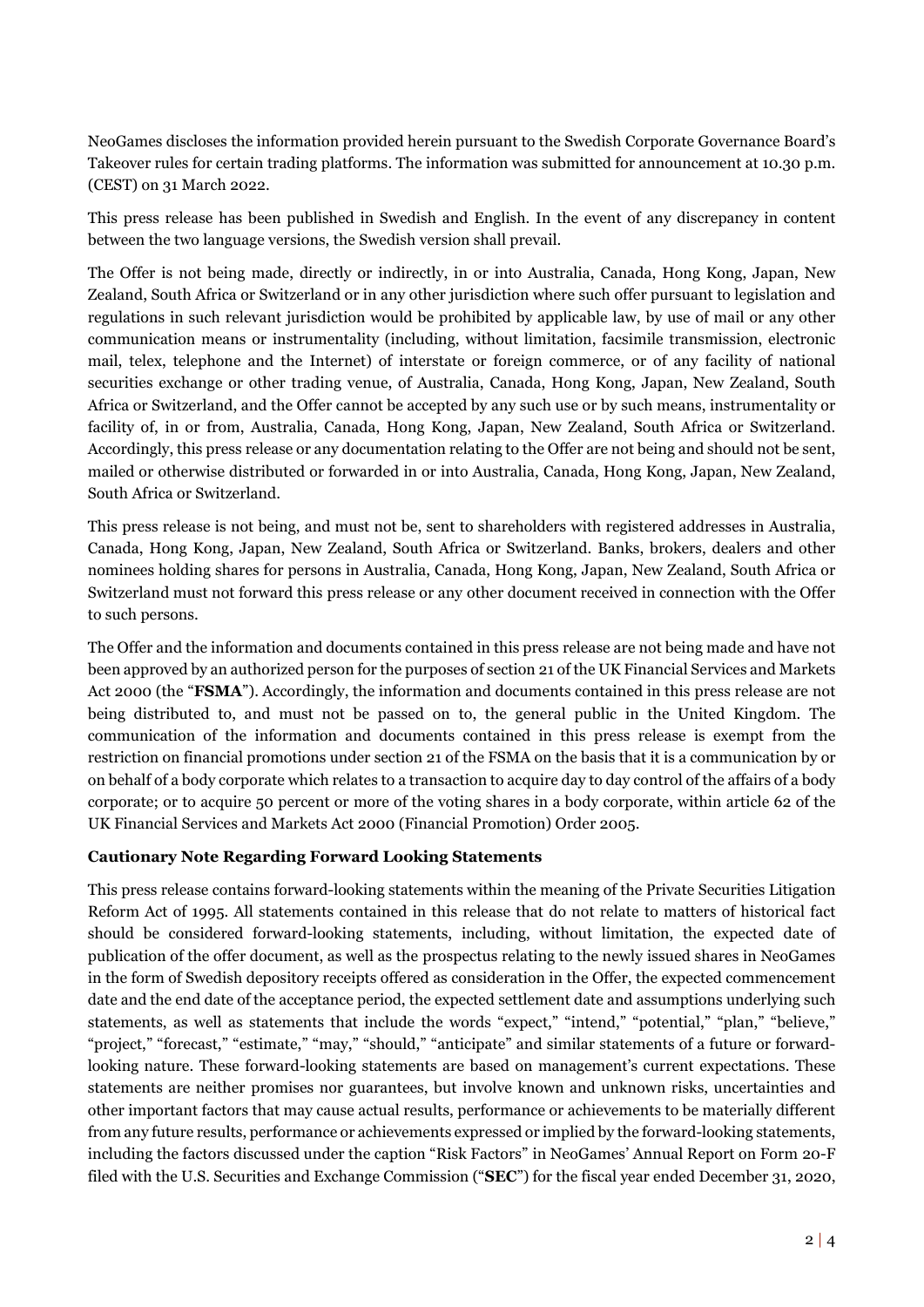as such factors may be updated from time to time in NeoGames' other filings with the SEC, which are accessible on the SEC's website at www.sec.gov. In addition, NeoGames operates in a very competitive and rapidly changing environment, and new risks emerge from time to time. It is not possible for NeoGames' management to predict all risks, nor can we assess the impact of all factors on our business or the extent to which any factor, or combination of factors, may cause actual results to differ materially from those contained in any forwardlooking statements that NeoGames may make. In light of these risks, uncertainties and assumptions, the forward-looking events and circumstances discussed in this release are inherently uncertain and may not occur, and actual results could differ materially and adversely from those anticipated or implied in the forwardlooking statements. Furthermore, the expected date of publication of the offer document, as well as the prospectus relating to the newly issued shares in NeoGames in the form of Swedish depository receipts offered as consideration in the Offer, the expected commencement date and the end date of the acceptance period and the expected settlement date, as well as the completion of the Offer and closing of the combination between NeoGames and Aspire Global is subject to various conditions and there can be no assurances that the transaction will be consummated or that any of the expected dates will be met. Accordingly, you should not rely upon forward-looking statements as predictions of future events. In addition, the forward-looking statements made in this release relate only to events or information as of the date on which the statements are made in this release. Except as required by law, we undertake no obligation to update or revise publicly any forward-looking statements, whether as a result of new information, future events or otherwise, after the date on which the statements are made or to reflect the occurrence of unanticipated events.

## **Special notice to shareholders in the United States**

The Offer described in this press release is made for the issued and outstanding shares of Aspire Global, a company incorporated under Maltese law, and is subject to Maltese and Swedish disclosure and procedural requirements, which are different from those of the United States. Shareholders in the United States are advised that the shares of Aspire Global are not listed on a U.S. securities exchange and that Aspire Global is not subject to the periodic reporting requirements of the U.S. Securities Exchange Act of 1934, as amended (the "**U.S. Exchange Act**"), and is not required to, and does not, file any reports with the U.S. Securities and Exchange Commission (the "**SEC**") thereunder.

The Offer is made in the United States pursuant to Section 14(e) and Regulation 14E of the U.S. Exchange Act, subject to exemptions provided by Rule  $14d - 1(c)$  under the U.S. Exchange Act for a Tier I tender offer (the "**Tier I Exemption**") and Rule 802 under the U.S. Securities Act of 1933 (the "**802 Exemption**"), and otherwise in accordance with the disclosure and procedural requirements of Swedish law, including with respect to withdrawal rights, the Offer timetable, settlement procedures, waiver of conditions and timing of payments, which are different from those applicable under U.S. domestic tender offer procedures and law. Holders of the shares of Aspire Global domiciled in the United States (the "**U.S. Holders**") are encouraged to consult with their own advisors regarding the Offer.

Aspire Global's financial statements and all financial information included herein, or any other documents relating to the Offer, have been or will be prepared in accordance with IFRS and may not be comparable to the financial statements or financial information of companies in the United States or other companies whose financial statements are prepared in accordance with U.S. generally accepted accounting principles. The Offer is made to the U.S. Holders on the same terms and conditions as those made to all other shareholders of Aspire Global to whom an offer is made. Any information documents, including the prospectus and offer document, are being disseminated to U.S. Holders on a basis comparable to the method pursuant to which such documents are provided to Aspire Global's other shareholders.

As permitted under the Tier I Exemption, the settlement of the Offer is based on the applicable Swedish law provisions, which differ from the settlement procedures customary in the United States, particularly as regards to the time when payment of the consideration is rendered. The Offer, which is subject to Swedish law, is being